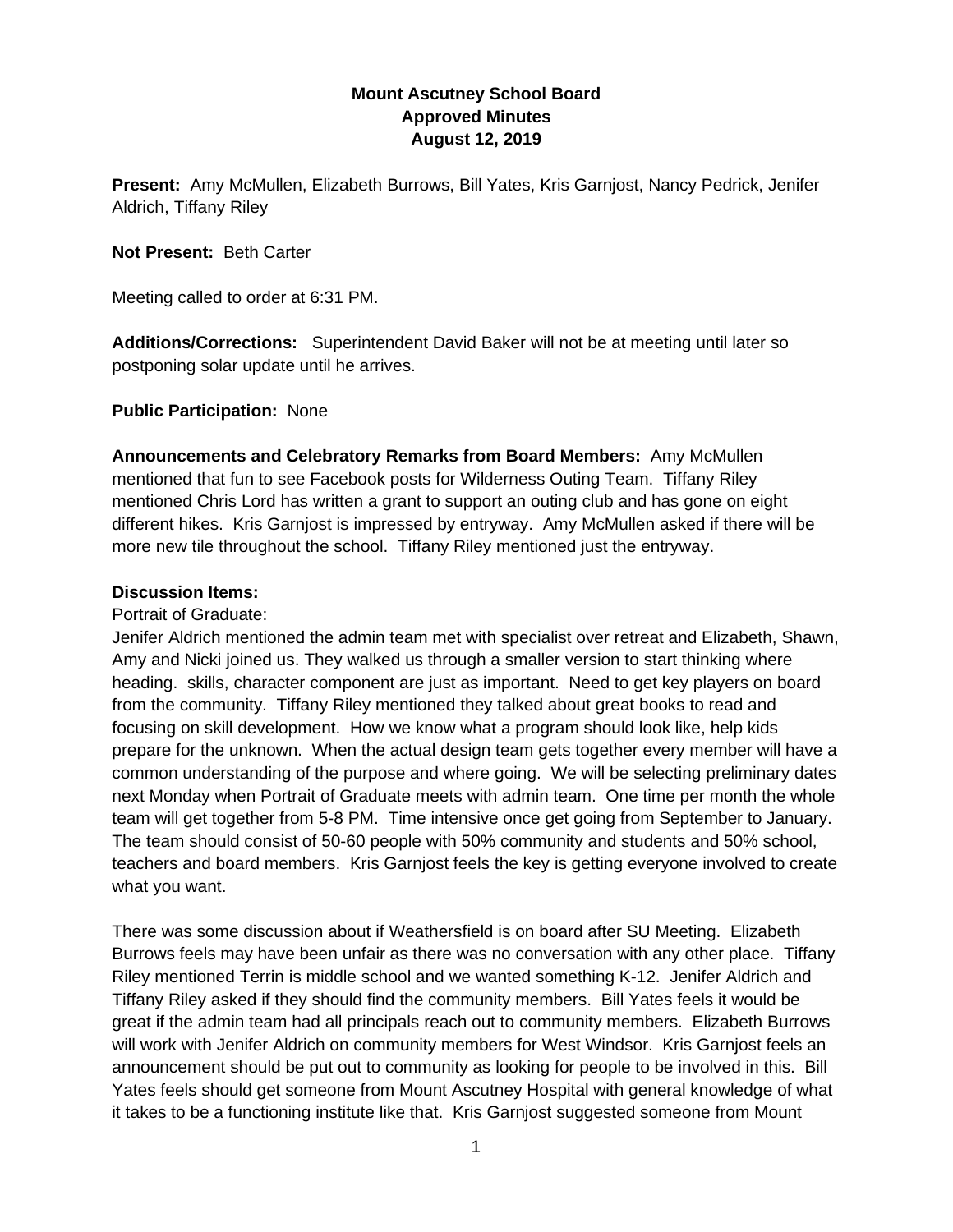Ascutney Prevention Partnership. Nancy Pedrick has concerns about the length of the meetings for an extended time period. Kris Garnjost suggested recruiting more for the first meeting as an introductory meeting on these things and get people talking and sharing ideas. Tiffany Riley mentioned the consultant has figured out ways for connections to keep people's interest. Elizabeth Burrows suggested the Regional Planning Committee? Bill Yates mentioned in West Windsor there are individuals who work in assorted businesses in the Upper Valley. Kris Garnjost mentioned some of the organizations; such as, Mount Ascutney Trails Alliance, m Rotary, Historical Society, Chambers of Commerce. Amy McMullen mentioned there be a structure and a schedule with a real outcome. Looking for people to serve on the committee should be advertised in Windsor Towns Newsletter, Front Porch Forum, and Windsor on Air. Kris Garnjost mentioned if we do not encourage and invite them they will not show up. Elizabeth Burrows mentioned she attended a Regional Planning Commission meeting tying efforts together and the first meeting was very well attended by a variety of business owners. First meeting was to organize and the second one was a mixer and was not organized and many left right away.

Tiffany Riley mentioned the first meeting is scheduled for September 24 in Windsor. Meetings will also be held in Weathersfield, Hartland, and West Windsor at later dates.

Amy McMullen will have Dave Baker give the board an update on how this was advertised

# Windsor Power Hour:

Tiffany Riley mentioned this is period 8. When I started four years ago some felt was making a very large change and not seeing how all would fit together focusing on personal relationships and proficiency based. We were also putting a large focus on Flexible pathways. This is all connected to Act 77 and is mandated. It was very clear early on that Windsor needed a change. We partnered with Big Picture Learning with examples that guide and what focusing attention on. Helped staff move along with changes.

The focus was on educational quality standards. The senior class that just graduated did not see all these changes at once. Amy McMullen mentioned personalized learning and learning plans started with the class of 2016 when they were freshman. Big Picture Learning is can learn anywhere. There are different pathways to earn high school credits if feel passionate about what doing and put forth more effort.

2014-15 6 periods Kids had to retake class if failed There were many dropouts.

2019-20: 7 period day  $7.45 - 2.40$ Grade level academies Skills zone (can moved to higher math class, etc.); retake, reviews from teachers for 9-12. MTSS Coordinator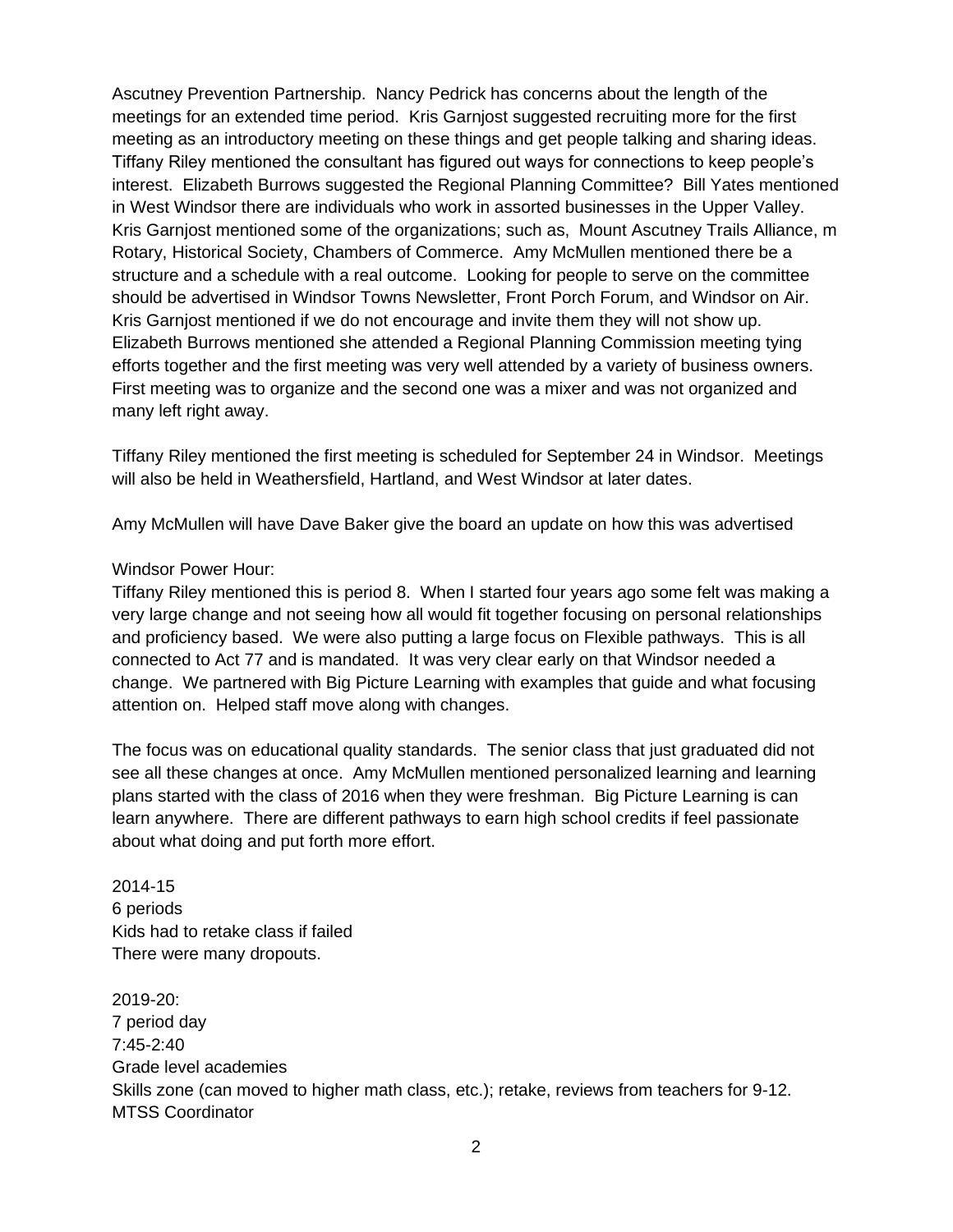Flexible Pathways Coordinator and programs (many students went to Dartmouth last year; online courses this summer, virtual high school over the summer. Students can recoup credits if need to and get ahead before senior year) Friday afternoon enrichment Summer academic recovery Summer Theater, Band, Humanities Camp Power Hour (period 8) (K-6 had after school programming but 7-12 was conflict with students taking band and chorus. All athletic practices will start at 3:50 PM as want students to take advantage of other options.

Elizabeth Burrows asked how do students get to internship if they do not have their own transportation? Tiffany Riley mentioned we have a van to transport students. Band/Theater/Chorus created a schedule to take all three if want. Drivers Ed is 12 weeks and very specific number of classroom and driving hours and students could not participate in another one until this class ends.

Asset Mapping -- Developmental Asset. Kids getting out into the community with those who might want to mentor. Bill Yates asked about credit requirements as state of VT does not have anymore, as go through Portrait of Graduate and requirements based on school board. Tiffany Riley mentioned excited to see where end with this process and credit requirements. Trying to move to proficiency model. Amy McMullen mentioned state working on proficiency of graduate and working on Portrait of Graduate. Tiffany Riley mentioned the Flexible Pathways Program had instances where taken course and was able to get a credit in two different areas. Tiffany Riley mentioned with flexibility, high school changes, and is a change for parent and teacher. We have flexibility on what a teacher's day looks like. They work 7.5 hours per day and contract allowed us to adjust starting and ending times. With proficiency based on the transcripts will be on learning expectations and skills. Colleges want to see language classes, math, English, and want to see experiences. Bill Yates mentioned this varies according to college major.

Elizabeth Burrows asked about seeing a list of courses? Tiffany Riley mentioned the Courses of Study is listed online.

# **Consent Agenda:**

Principals Reports and Minutes:

Amy McMullen asked for a motion. Bill Yates moved; seconded by Kris Garnjost. Elizabeth Burrows mentioned that Adam Justice, PE Teacher, will have an extended role at Albert Bridge. Motion passed.

**Old Business:** Amy McMullen mentioned all policies are now SU wide and on the website.

#### **New Business:**

Amy McMullen mentioned Tiffany brought to her and Dave a policy on lunches. Tiffany Riley mentioned in the past had policy around charging of meals K-6, that even if a meal account overcharged, would not deny them a meal. With 7-12 if lunch account charges were \$10 could no longer purchase a meal from Cafe Services. We would not want to deny a student a meal. What should we do to encourage people to pay and even with some having a deficit? Bill Yates